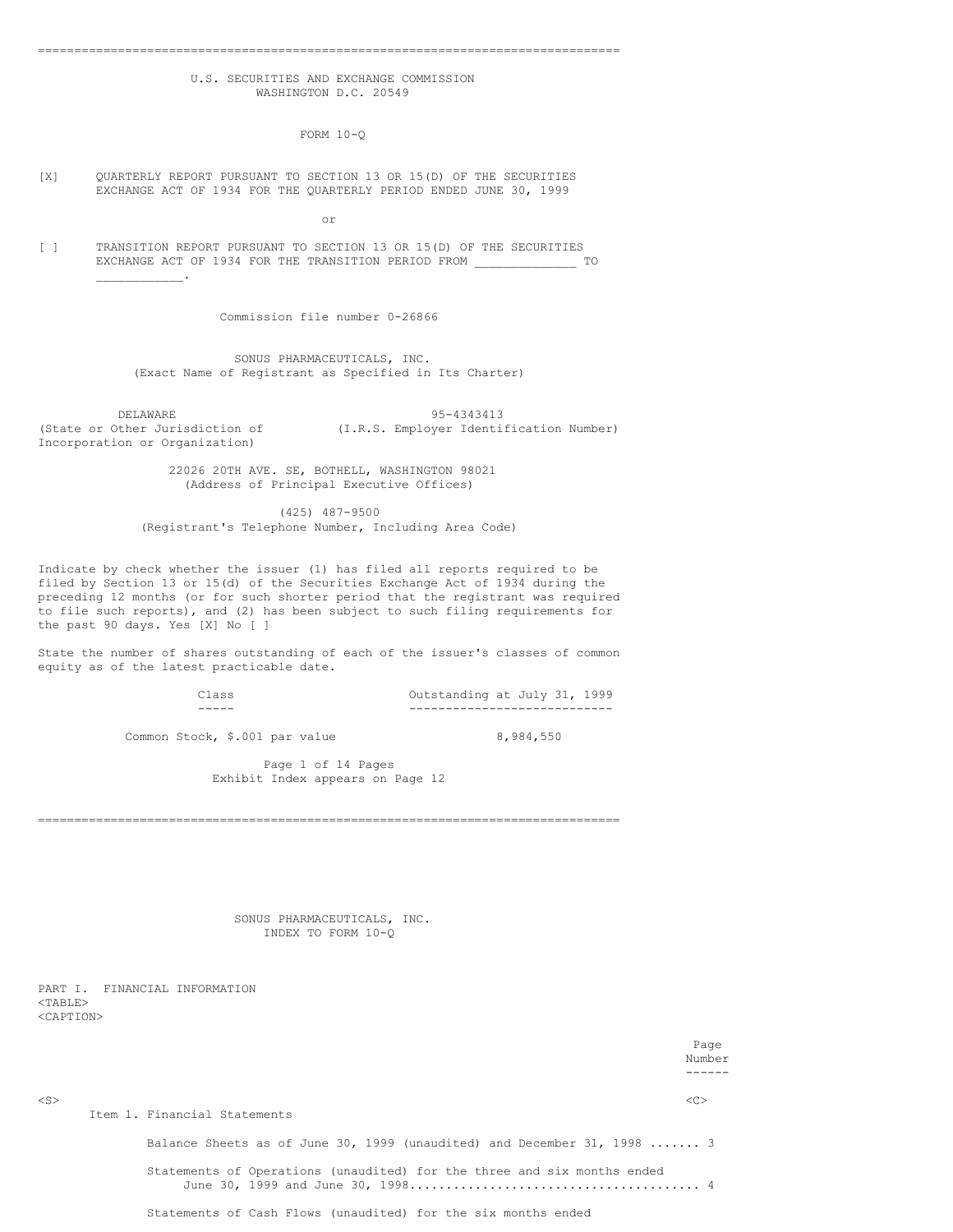| Item 2. Management's Discussion and Analysis of Financial               |  |
|-------------------------------------------------------------------------|--|
|                                                                         |  |
| PART II. OTHER INFORMATION                                              |  |
|                                                                         |  |
|                                                                         |  |
| Items 2, 3, 4 and 5 are not applicable and therefore have been omitted. |  |
| $\langle$ /TABLE>                                                       |  |
| $\mathfrak{D}$                                                          |  |

PART I. FINANCIAL INFORMATION

ITEM 1. FINANCIAL STATEMENTS

SONUS PHARMACEUTICALS, INC. BALANCE SHEETS

<TABLE> <CAPTION>

JUNE 30, DECEMBER 31, 1999 1998 --------------- --------------- (UNAUDITED) <S> <C> <C> ASSETS Current assets: Cash, cash equivalents and marketable securities ............. \$ 13,066,667  $\qquad$  \$ 16,954,842 Other current assets ....................................... 226,297 419,018 ------------ ------------ Total current assets .................................... 13,292,964 17,373,860 Equipment, furniture and leasehold improvements, net of accumulated depreciation of \$2,938,449 and \$2,552,786 ...... 1,097,524 1,444,090 ------------ ------------ Total assets .................................................. \$ 14,390,488 \$ 18,817,950 ============ ============ LIABILITIES AND STOCKHOLDERS' EQUITY Current liabilities: Bank line of credit ........................................ \$ 5,000,000 \$ 5,000,000 Accounts payable and accrued expenses ...................... 3,485,146 2,954,530 Accrued clinical trial expenses ............................ 769,334 1,226,335 Capital lease obligations .................................. 41,785 93,178 ------------ ------------ Total current liabilities ............................... 9,296,265 9,274,043 Long-term debt ................................................ -- 2,049,221 Commitments and contingencies Stockholders' equity: Preferred stock; \$.001 par value;  $5,000,000$  authorized; no shares issued or outstanding  $\dots$  --Common stock; \$.001 par value; 30,000,000 shares authorized; 8,984,550 and 8,632,225 shares issues and outstanding at June 30, 1999 and December 31, 1998, respectively ......................... 37,131,042 35,009,368 Accumulated deficit ........................................ (32,036,819) (27,514,682) ------------ ------------ Total stockholders' equity .............................. 5,094,223 7,494,686 ------------ ------------ Total liabilities and stockholders' equity ......................... \$ 14,390,488 \$ 18,817,950

============ ============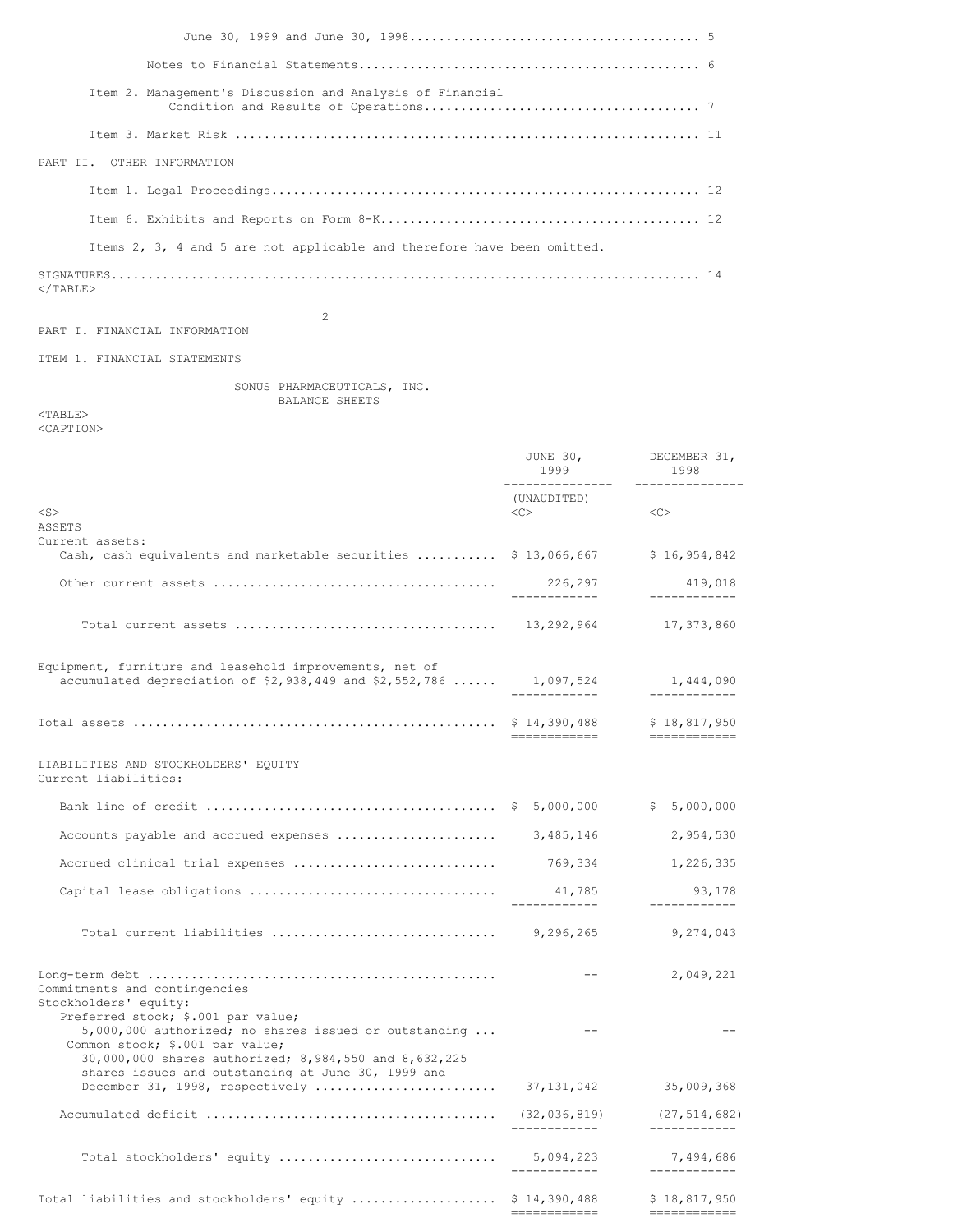# See accompanying notes.

# 3

### SONUS PHARMACEUTICALS, INC. STATEMENTS OF OPERATIONS (UNAUDITED)

 $<$ TABLE $>$ 

<CAPTION>

|                                                                                      | THREE MONTHS<br>ENDED JUNE 30,<br>----------------------------- |                                      | SIX MONTHS<br>ENDED JUNE 30,<br>---------------------                         |                                       |
|--------------------------------------------------------------------------------------|-----------------------------------------------------------------|--------------------------------------|-------------------------------------------------------------------------------|---------------------------------------|
|                                                                                      |                                                                 | 1999 1998                            | ___________                                                                   | 1999 1998<br>_____________            |
| $<$ S $>$                                                                            | $<\infty$                                                       | $<<$ $<$ $<$ $>$                     | $<\infty$                                                                     | <<                                    |
| Revenues:<br>Collaborative agreements                                                | 350,000<br>S.                                                   | \$ 700,000                           | \$2.050.000                                                                   | \$2,400,000                           |
| Operating expenses:                                                                  |                                                                 |                                      |                                                                               |                                       |
| Research and development<br>General and administrative                               | 1,872,607<br>-----------                                        | 1,822,957<br>-----------             | $1,701,602$ $2,171,261$ $3,191,481$<br>3, 583, 244 3, 479, 531<br>----------- | 5,721,317                             |
| Total operating expenses  3,574,209 3,994,218 6,774,725 9,200,848                    | -----------                                                     | ____________                         | ___________                                                                   | ------------                          |
| Operating loss                                                                       |                                                                 |                                      | $(3, 224, 209)$ $(3, 294, 218)$ $(4, 724, 725)$ $(6, 800, 848)$               |                                       |
| Other income (expense):<br>Interest income<br>Interest expense                       | 123,676<br>(22, 244)<br>___________                             | 251,536<br>(55, 456)<br>------------ | 292,192<br>(71, 480)<br>------------                                          | 545,587<br>(109, 568)<br>------------ |
| Net loss                                                                             | \$(3, 122, 777)<br>===========                                  | \$(3,098,138)<br>===========         | \$(4, 504, 013)<br>===========                                                | \$ (6, 364, 829)                      |
| Basic and diluted net loss per share $\qquad$ \$ (0.36)                              |                                                                 | \$ (0.36)                            | $\sqrt{5}$ (0.52)                                                             | \$ (0.74)                             |
| Shares used in computation of basic and<br>diluted net loss per share<br>$<$ /TABLE> | 8,741,513                                                       | 8,618,198                            | 8,687,423                                                                     | 8,615,561                             |

See accompanying notes.

4

# SONUS PHARMACEUTICALS, INC. STATEMENTS OF CASH FLOWS (UNAUDITED)

<TABLE> <CAPTION>

|                                                                                   | SIX MONTHS ENDED JUNE 30,<br>--------------------------- |                                                     |
|-----------------------------------------------------------------------------------|----------------------------------------------------------|-----------------------------------------------------|
|                                                                                   |                                                          | 1998                                                |
| $<$ S $>$                                                                         | < <sub></sub>                                            | < <sub></sub>                                       |
| OPERATING ACTIVITIES:                                                             |                                                          |                                                     |
|                                                                                   |                                                          | $\frac{1}{2}$ (4,504,013) $\frac{1}{2}$ (6,364,829) |
| Adjustments to reconcile net loss to net cash used in                             |                                                          |                                                     |
| operating activities:                                                             |                                                          |                                                     |
| Depreciation and amortization<br>Amortization of premium (discount) on marketable | 385,664                                                  | 420,316                                             |
|                                                                                   | 104,540                                                  | (3, 633)                                            |
| Realized gain on marketable securities                                            | (1, 708)                                                 | (6, 533)                                            |
| Changes in operating assets and liabilities:                                      |                                                          |                                                     |
|                                                                                   | 192,722                                                  | 251,095                                             |
| Accounts payable and accrued expenses                                             |                                                          | 530,616 7,816                                       |
| Accrued clinical trial expenses                                                   | $(457, 001)$ (73,049)                                    |                                                     |
|                                                                                   |                                                          | (5, 768, 817)                                       |
| INVESTING ACTIVITIES:                                                             |                                                          |                                                     |
| Purchases of equipment, furniture and leasehold improvements . (39,098) (388,681) |                                                          |                                                     |
| Purchases of marketable securities                                                |                                                          | $(7, 682, 352)$ $(18, 585, 271)$                    |
| Proceeds from sale of marketable securities                                       | 9,618,687                                                | 16,014,903                                          |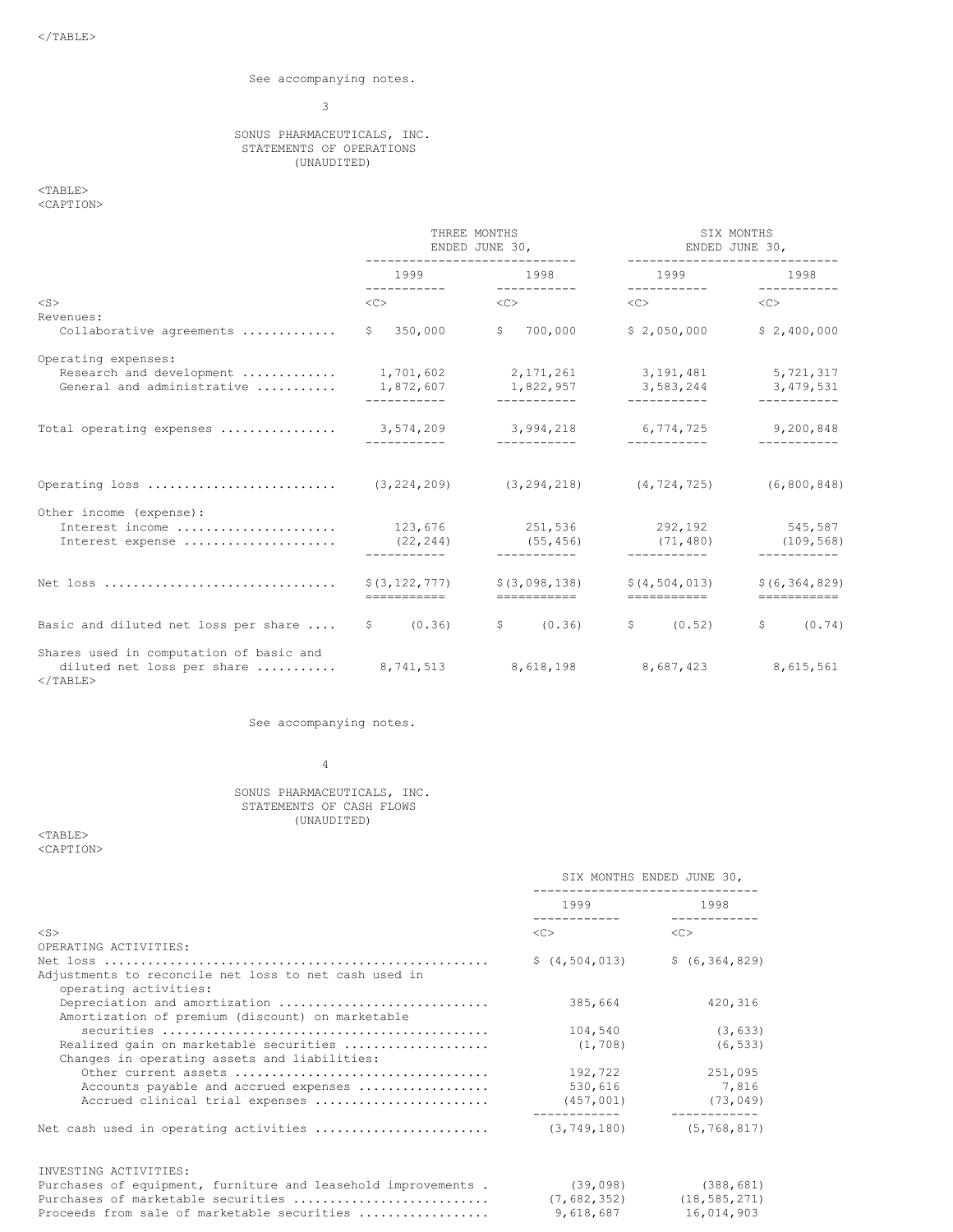| Proceeds from maturities of marketable securities      | 2,049,865                    | 9,402,143                    |
|--------------------------------------------------------|------------------------------|------------------------------|
| Net cash provided by investing activities              | ------------<br>3,947,102    | ___________<br>6,443,094     |
| FINANCING ACTIVITIES:                                  |                              |                              |
| Proceeds from bank line of credit                      | 10,000,000                   | 10,000,000                   |
| Repayment of bank line of credit                       | (10,000,000)                 | (10,000,000)                 |
|                                                        | 30,783                       | 1,082,350                    |
| Repayment of capitalized lease obligations             | (51, 393)                    | (94, 003)                    |
| Proceeds from issuance of common stock and warrants    | 41,668<br>------------       | 113,558<br>____________      |
| Net cash provided by (used in) financing activities    | 21,058<br>____________       | 1,101,905                    |
| Increase in cash and cash equivalents for the period   | 218,980                      | 1,776,182                    |
| Cash and cash equivalents at beginning of period       | 5,203,925                    | 5,253,227<br>____________    |
| Cash and cash equivalents at end of period             | 5,422,905                    | 7,029,409                    |
| Marketable securities at end of period                 | 7,643,762                    | 14,494,123                   |
| Total cash, cash equivalents and marketable securities | ------------<br>\$13,066,667 | ------------<br>\$21,523,532 |
|                                                        | ============                 | ============                 |
| Supplemental cash flow information:                    |                              |                              |
| Conversion of long-term debt to common stock           | \$2,080,005                  | \$                           |
|                                                        | \$<br>16,895                 | \$<br>50,584                 |
|                                                        | and the contract of the      | Ś<br>7,500                   |

 $<$ /TABLE>

See accompanying notes.

#### 5 SONUS PHARMACEUTICALS, INC. NOTES TO FINANCIAL STATEMENTS (UNAUDITED)

### 1. BASIS OF PRESENTATION

The unaudited financial statements have been prepared in accordance with generally accepted accounting principles for interim financial information and with the instructions to Form 10-Q. Accordingly, they do not include all of the information and footnotes required to be presented for complete financial statements. The accompanying financial statements reflect all adjustments (consisting only of normal recurring items) which are, in the opinion of management, necessary for a fair presentation of the results for the interim periods presented.

The financial statements and related disclosures have been prepared with the assumption that users of the interim financial information have read or have access to the audited financial statements for the preceding fiscal year. Accordingly, these financial statements should be read in conjunction with the audited financial statements and the related notes thereto included in the Form 10-K for the year ended December 31, 1998 and filed with the SEC on March 25, 1999.

## 2. LONG-TERM DEBT

Pursuant to the Company's collaborative agreement with Abbott Laboratories ("Abbott"), Abbott has agreed to fund certain clinical trials of the Company. Of the total funding, 50% is to be paid back to Abbott within five years of the receipt of funds, plus accrued interest in either cash or exchange for common stock of the Company at the then fair market value. In June 1999, \$2,080,005 of long-term debt payable to Abbott, including accrued interest, was converted into 343,802 shares of common stock of the Company under the terms of the collaborative agreements with Abbott.

#### 3. CONTINGENCIES

In May 1993, the Company entered into a manufacturing and supply agreement with Abbott. In the event that EchoGen(R) (perflenapent injectable emulsion) is approved by the U.S. Food and Drug Administration ("FDA"), the Company is obligated to purchase certain minimum quantities of materials from Abbott or make cash payments for the shortages from the predetermined purchase level over a five-year period.

In March 1998, the Company entered into a commercial supply agreement for certain medical grade raw materials for the Company's initial product in the U.S., EchoGen. In the event that EchoGen is approved by the FDA, the Company is obligated to purchase certain minimum quantities of the material over a five-year period.

The Company is also party to certain litigation related to its business. The Company notes that (i) litigation in general, and intellectual property and securities litigation in particular, can be expensive and disruptive to normal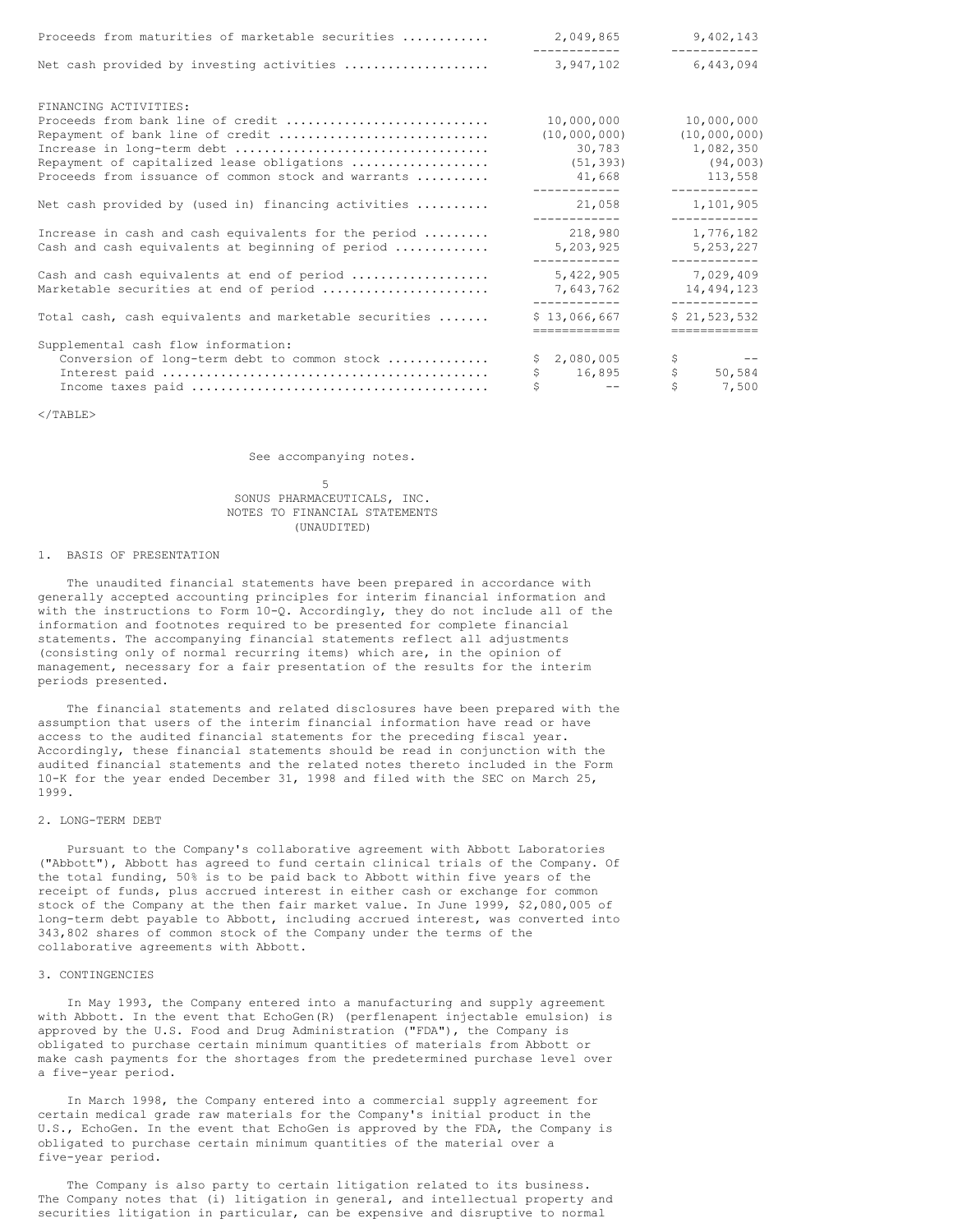business operations, and (ii) the results of complex legal proceedings can be very difficult to predict with any certainty. There can be no assurance that these litigation proceedings will be resolved in the Company's favor. See "Part II. Other Information; Item 1. Legal Proceedings."

6

#### ITEM 2. MANAGEMENT'S DISCUSSION AND ANALYSIS OF FINANCIAL CONDITION AND RESULTS OF OPERATIONS

In Management's Discussion and Analysis we explain the general financial condition and the results of operations for our Company, SONUS Pharmaceuticals, Inc., including:

- o overview of our company's business
- o regulatory progress
- o collaborative agreements
- o results of operations and why those results are different from the prior year period
- o what capital resources our company currently has and possible sources of additional funding for future capital requirements
- o the market risk of our investment portfolio; and
- o our progress related to the "Year 2000" issue

### OVERVIEW

Our company is engaged in the research, development and commercialization of ultrasound contrast agents and drug delivery systems based on our proprietary technology. Our products are being developed for use in the diagnosis and treatment of heart disease, cancer and other debilitating conditions. We have financed our research and development and clinical trials through payments received under agreements with collaborative partners, private equity and debt financings, and an initial public offering ("IPO") of common stock completed in October 1995. Clinical trials of our initial ultrasound contrast product under development, EchoGen(R) (perflenapent injectable emulsion), began in January 1994. In 1996, we filed a New Drug Application ("NDA") with U.S. Food and Drug Administration ("FDA") for EchoGen as well as a Marketing Authorization Application ("MAA") with the European Medicines Evaluation Agency ("EMEA").

### REGULATORY PROGRESS

In April 1999, we received an "approvable letter" from the FDA for EchoGen. The FDA letter gives the conditions that must be satisfied before final approval. We are investigating the information needed to meet the conditions. As part of the investigation process, we are having discussions with the FDA to clarify certain aspects of the letter and the information needed to meet the conditions. Based on information currently available, we believe we can provide a complete response to the conditions set forth in the FDA letter. The time that will be required to respond to the FDA is dependent upon the discussions with the FDA and the time required to complete our investigation. We currently expect to file a response by the end of the third quarter. No assurance can be given that the response will be filed in a timely manner or that the filing will adequately satisfy the conditions or that the FDA will ultimately approve the NDA.

In March 1998, the EMEA's Committee for Proprietary Medicinal Products ("CPMP") issued a positive opinion on EchoGen for use as a transpulmonary echocardiographic contrast agent in patients with suspected or established cardiovascular disease who have had previous inconclusive non-contrast studies. In July 1998, the EMEA ratified the CPMP recommendation and granted a marketing authorization for EchoGen in the 15 countries of the European Union ("E.U."). We along with our marketing partner, Abbott Laboratories ("Abbott"), are preparing for the commercialization of EchoGen in the E.U. We are seeking approval of variations to our marketing license to bring the manufacturing process and specifications for European product in line with the process and specifications submitted for

7

approval with the FDA in the U.S. We cannot give assurance that the variances to our marketing license will ultimately be approved.

# COLLABORATIVE AGREEMENTS

In 1996, we formed strategic alliances with Abbott for the marketing and selling of ultrasound contrast agents, including EchoGen, in the U.S. and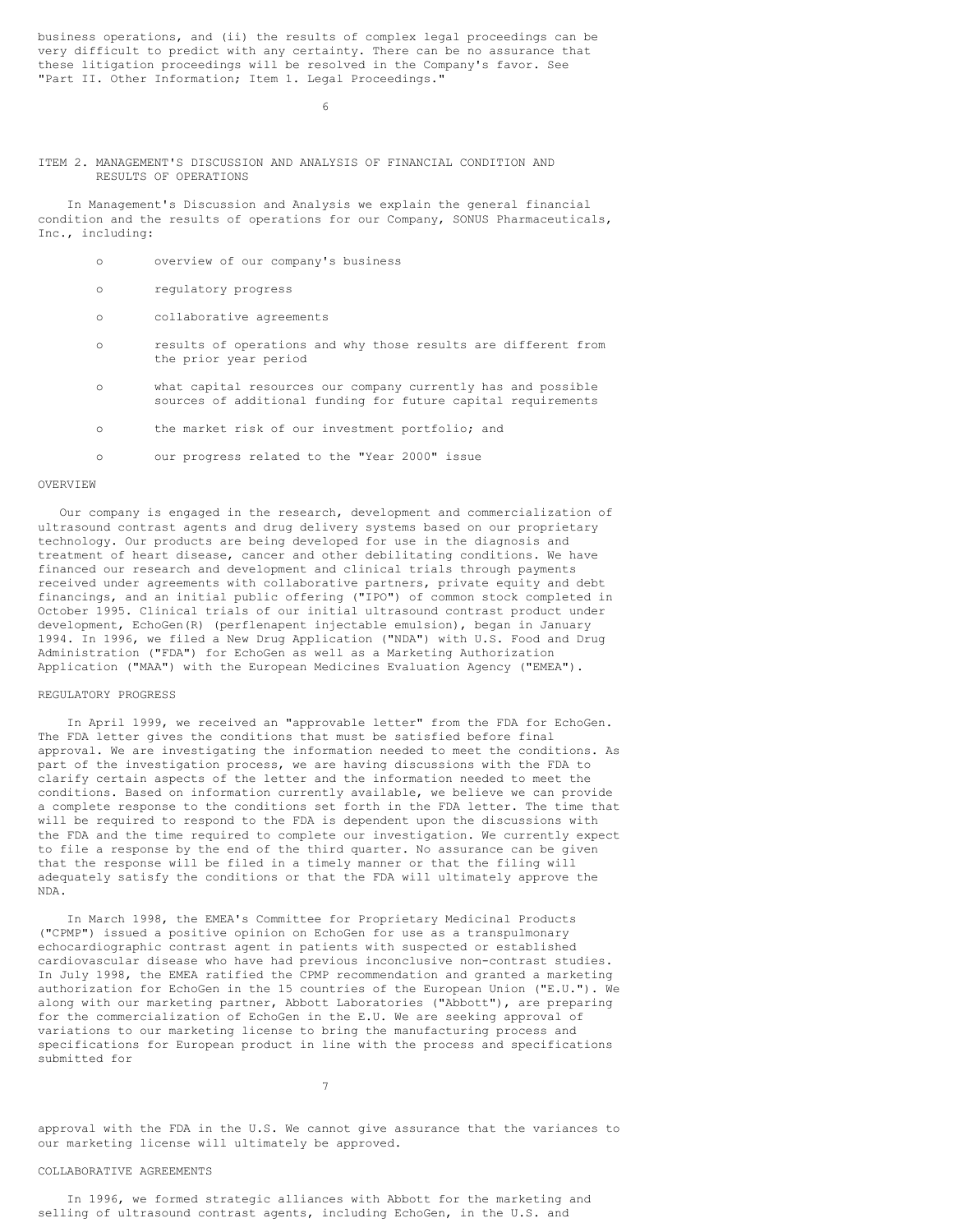certain international territories including Europe, Latin America, Canada, Middle East, Africa and certain Asia/Pacific countries. Under the agreements, Abbott agreed to make certain payments to us, primarily conditioned upon the achievement of milestones, of which \$37.7 million has been paid as of June 30, 1999, including \$6.7 million of milestone payments creditable against future royalties. In addition, Abbott purchased in May 1996, for \$4.0 million, warrants to acquire 500,000 shares of our common stock. The warrants are exercisable over five years at \$16.00 per share.

Our results of operations have varied and will continue to vary significantly from quarter to quarter and depend on, among other factors:

- o timing of milestone payments made by Abbott
- o timing of regulatory approvals
- o entering into additional product license agreements; and
- o timing and costs of the clinical trials

Abbott can terminate the strategic alliance agreements on short notice, and we cannot give assurance that we will receive any additional funding or milestone payments.

#### RESULTS OF OPERATIONS

To date, our reported revenues have been derived from payments received under collaborative agreements with third parties. Revenue received under collaborative agreements was \$350,000 for the second quarter of 1999 compared to \$700,000 in the prior year period. Revenue received under collaborative agreements for the six months ended June 30, 1999 were \$2.1 million compared to \$2.4 million in the prior year period. All revenue during the second quarters of 1999 and 1998 and the six months ended June 30, 1999 and 1998 represented payments under our strategic alliance agreements with Abbott.

Research and development expenses were \$1.7 million for the second quarter of 1999 compared with \$2.2 million for the same period of the prior year. Research and development expenses were \$3.2 million for the six months ended June 30, 1999 compared to \$5.7 million in the prior year period. The decrease from the prior year periods was primarily due to a reduction in clinical trial activity on the Company's products.

General and administrative expenses were \$1.9 million for the second quarter of 1999 compared to \$1.8 million in the prior year period. General and administrative expenses were \$3.6 million for the six months ended June 30, 1999 compared to \$3.5 million in the prior year period. The slight increase in both periods was primarily due to an increase in intellectual property legal costs offset in part by decreases in marketing and medical education expenses.

We anticipate total operating expenses will increase in future quarters due to ongoing and planned clinical trials to study additional indications for EchoGen, initial indications, future products and higher

8

marketing and administrative expenses as we continue to prepare for commercialization of EchoGen. We may also incur significant expenses relating to legal matters - see "Legal Proceedings." In addition, revenues in future quarters will be primarily dependent upon the timing of certain regulatory and commercialization milestones and associated payments under collaborative agreements.

Interest income, net of interest expense, was \$101,000 for the second quarter of 1999 compared to \$196,000 for the same period of the prior year and \$221,000 and \$436,000 for the six months ended June 30, 1999 and 1998, respectively. The decrease in both periods was primarily due to the lower levels of invested cash.

#### LIQUIDITY AND CAPITAL RESOURCES

We have historically financed operations with payments from collaborative agreements, proceeds from equity financings and our bank line of credit. At June 30, 1999, we had cash, cash equivalents and marketable securities of \$13.1 million, compared to \$17.0 million at December 31, 1998. The decrease was primarily due to cash used in operations in the first half of 1999.

We have a bank loan agreement which provides for a \$5.0 million revolving line of credit facility and bears interest at the prime rate plus 1.0% per annum. At June 30, 1999 we had borrowings of \$5.0 million outstanding under the line of credit. The line of credit expires August 31, 1999 and is secured by our tangible assets. In order to borrow under the line of credit, we are required to maintain certain minimum cash balances. We cannot give assurance that the line of credit will be renewed upon expiration or that we will be able to maintain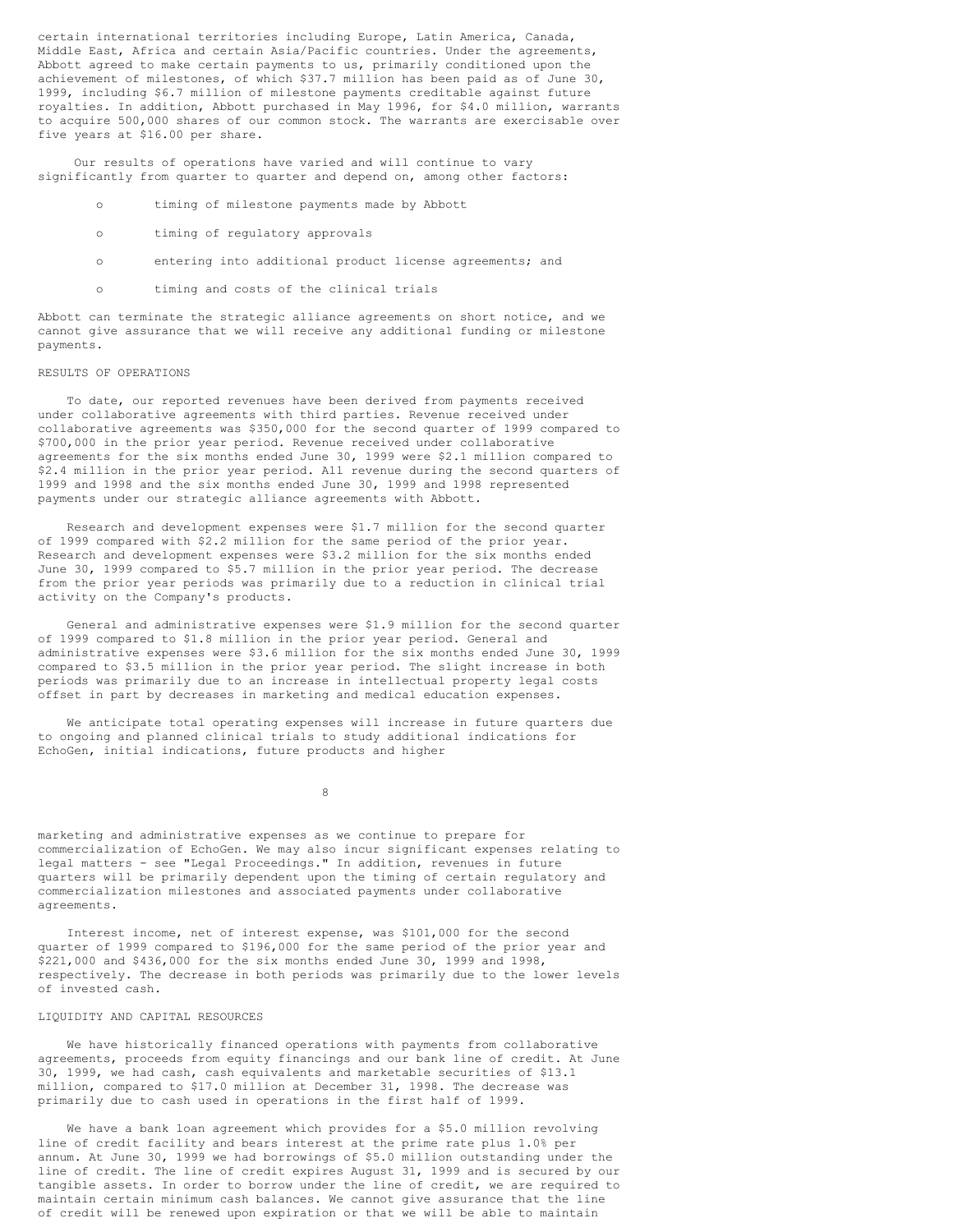the minimum balances necessary to borrow under the line.

We expect that our cash needs will increase significantly in future periods due to pending and planned clinical trials and higher administrative and marketing expenses as we prepare for commercialization of EchoGen, if and when approved for marketing. Based on our current operating plan, we estimate that existing cash and marketable securities will be sufficient to meet our cash requirements through 1999. We intend to seek additional funding in 1999 through available means, which may include debt and/or equity financing or the licensing or sale of proprietary or marketing rights. We cannot give assurance that financing will be available on acceptable terms, if at all. Our future capital requirements depend on many factors including:

- o the ability to obtain continued funding from third parties under collaborative agreements
- o the ability to maintain our bank line of credit
- o the time and costs required to gain regulatory approvals
- o the progress of our research and development programs and clinical trials
- o the costs of filing, prosecuting and enforcing patents, patent applications, patent claims and trademarks
- o the costs of marketing and distribution
- o the status of competing products; and
- o the market acceptance and third-party reimbursement of our products, if and when approved

We cannot give assurance that regulatory approvals will be achieved in the near-term or at all or that, in any event, additional financing will be available on acceptable terms, if at all. Any equity financing would likely result in substantial dilution to our existing stockholders. If we are unable to raise additional financing, we would be required to curtail or delay the development of our products and new product research and development, which could seriously harm our business.

9

#### MARKET RISK

The market risk inherent in our short-term investment portfolio represents the potential loss arising from adverse changes in interest rates. If market rates hypothetically increase immediately and uniformly by 100 basis points from levels at June 30, 1999, the decline in the fair value of the investment portfolio would not be material. Because we have the ability to hold our fixed income investments until maturity, we do not expect our operating results or cash flows to be affected to any significant degree by a sudden change in market interest rates on our securities portfolio.

#### YEAR 2000 COMPLIANCE

The "Year 2000" issue is the result of computer programs being unable to differentiate between the year 1900 and the year 2000 because computer code was written to recognize two digits rather than four digits to define the applicable year. This inability to recognize the correct century could result in system failures or miscalculation with respect to current software programs.

In response to the Year 2000 issue, we have undertaken a comprehensive review of our company's business systems. We have focused on the following four areas:

- o software systems
- o hardware systems
- o facility systems
- o significant third party vendors and business partners

Based on our review of these four areas, we believe that the Year 2000 issue does not pose significant operational problems. A majority of our software, computer and facilities equipment has been purchased within the last five years from third-party vendors who have already provided upgrades intended to bring their products into Year 2000 compliance. In addition, we have surveyed significant vendors and business partners to determine any possible Year 2000 risks. If Year 2000 problems exist with these third parties, it could affect the ability of vendors to satisfy their obligations to us or for us to electronically communicate with such parties, which could have an adverse effect on our business, financial condition and results of operations.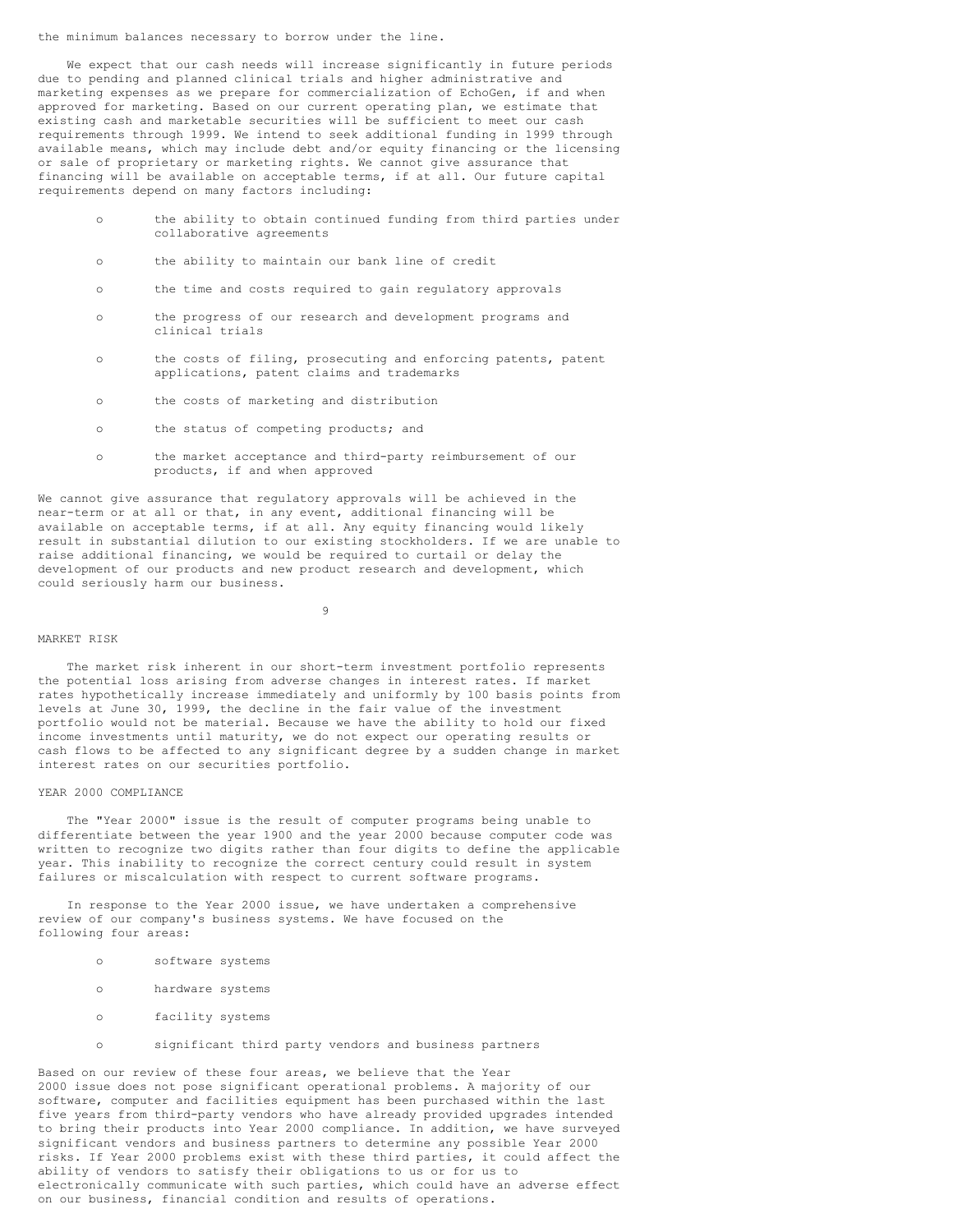We intend to establish a contingency plan to address "high-risk" issues, if any, that could affect day-to-day operations or delay our efforts to bring products to market. We expect to complete our full review of the Year 2000 issue by the end of the third quarter of 1999.

To date, based upon our review of the four areas noted above, we have spent less than \$10,000 on Year 2000 related issues and estimate that the full cost of correcting the Year 2000 issue will not exceed \$100,000.

 $1<sub>0</sub>$ 

#### FORWARD-LOOKING STATEMENTS

This Report contains certain forward-looking statements within the meaning of Section 27A of the Securities Act of 1933, as amended, and Section 21E of the Securities Exchange Act of 1934, as amended, and we intend that such forward-looking statements be subject to the safe harbors created thereby. Examples of these forward-looking statements include, but are not limited to:

- o the submission of applications for and the timing or likelihood of marketing approvals for one or more indications
- o market acceptance of our products
- o our anticipated future capital requirements and the terms of any capital financing
- o the progress and results of clinical trials
- o the timing and amount of future milestone payments, product revenues and expenses; and
- o the anticipated outcome or financial impact of litigation

While these statements made by us are based on our current beliefs and judgement, they are subject to risks and uncertainties that could cause actual results to vary.

In evaluating such statements, stockholders and investors should specifically consider a number of factors and assumptions, including those discussed in the text and the financial statements and their accompanying footnotes in this Report and the risk factors detailed from time to time in our filings with the Securities and Exchange Commission. As discussed in our annual report on Form 10-K for the year ended December 31, 1998, actual results could differ materially from those projected in the forward-looking statements as a result of the following factors, among others:

- o uncertainty of governmental regulatory requirements and lengthy approval process
- o unproven safety and efficacy of products and uncertainty of clinical trials
- o history of operating losses and uncertainty of future financial results
- o future capital requirements and uncertainty of additional funding
- o dependence on third parties for funding, clinical development and distribution
- o dependence on patents and proprietary rights
- o competition and risk of technological obsolescence
- o limited manufacturing experience and dependence on limited contract manufacturers and suppliers
- o lack of marketing and sales experience
- o limitations on third-party reimbursement
- o uncertainty of market acceptance
- o continued listing on the Nasdaq National Market
- o dependence on key employees; and
- o shares eligible for future sale

No assurance can be given that we can meet the conditions set forth by the FDA in its "approvable letter" or any subsequent conditions in a timely manner, if at all, or that EchoGen will ultimately receive FDA approval.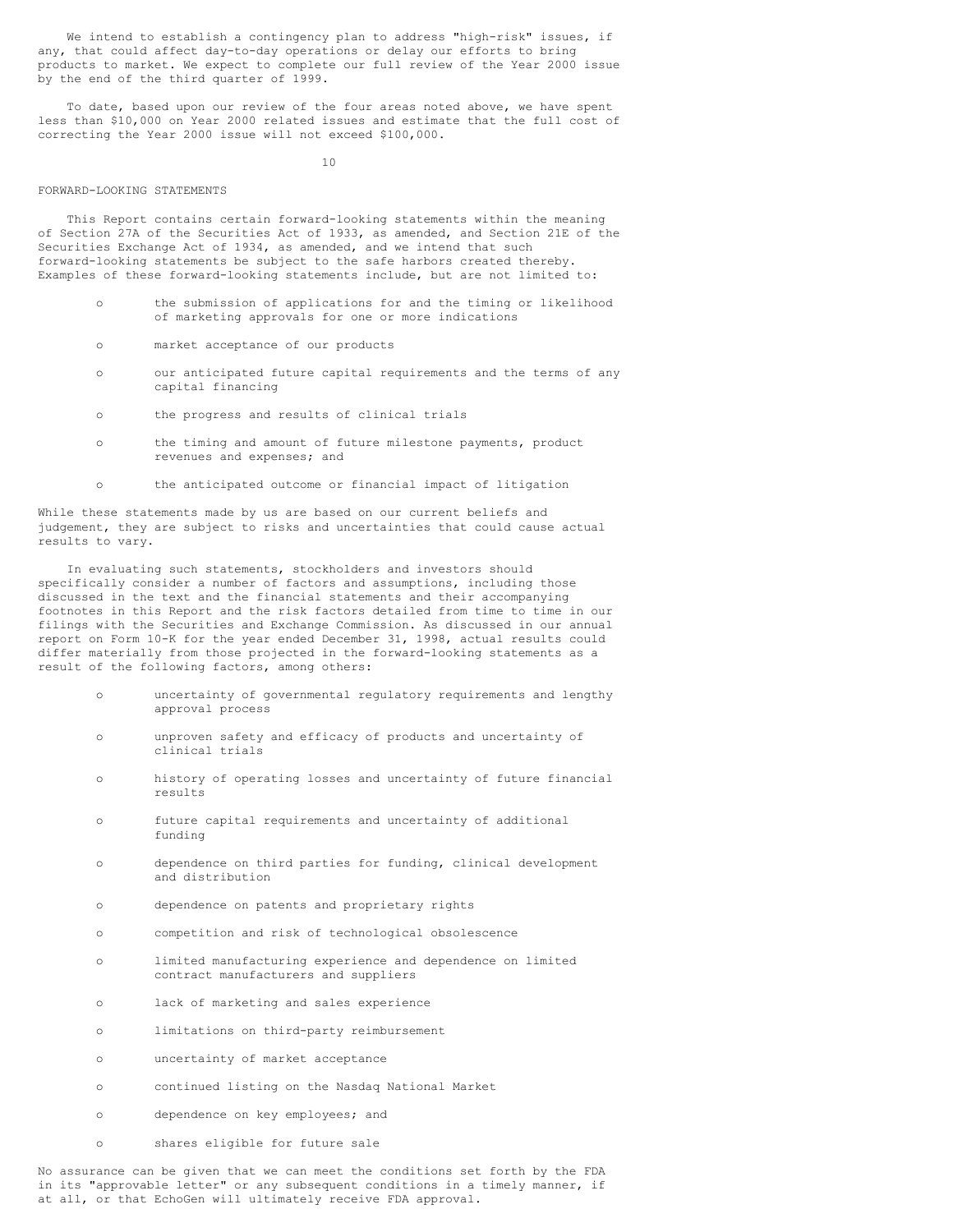ITEM 3. RESPONSE TO THIS ITEM IS INCLUDED IN "ITEM 2. MANAGEMENT'S DISCUSSION AND ANALYSIS OF FINANCIAL CONDITION AND RESULTS OF OPERATIONS - MARKET RISK."

11

#### PART II. OTHER INFORMATION

# ITEM 1. LEGAL PROCEEDINGS

In January 1998, the Company announced that it had filed a patent infringement action in the U.S. District Court in Seattle, Washington, against Molecular Biosystems Inc. ("MBI") and Mallinckrodt, Inc. The suit alleges that one of MBI's ultrasound contrast agents infringes one or more of the Company's patents. MBI has filed counterclaims alleging that the patents asserted by the Company are invalid and not infringed, and that the Company has made false public statements and engaged in other actions intended to damage MBI and one of its ultrasound contrast agents. The Company does not believe there is any merit to these counterclaims and intends to defend its position vigorously. In October 1998, the court granted the Company's motion to stay the litigation until the PTO had completed its re-examination of the patents in this lawsuit (see below). The stay was lifted in January 1999. A trial date has been set for this lawsuit in February 2000.

Four separate re-examination proceedings directed to the two SONUS patents at issue in the patent infringement lawsuit, U.S. 5,558,094 (`094) and U.S. 5,573,751 (`751) were initiated by the PTO beginning in July 1997 at the request of MBI. In December 1998, the Company announced it received decisions from the PTO indicating the patentability of claims in all four re-examination proceedings. The PTO confirmed the patentability of a number of the claims included in the original `094 and `751 patents as well as some claims that were amended during re-examination, and has issued re-examination certificates for each patent. Certain claims, which included reference to fluorinated chemicals other than perfluoropropane, perfluorobutane and perfluoropentane, were cancelled during the re-examination process.

In August and September 1998, various class action complaints were filed in the Superior Court of Washington (the "State Action") and in the U.S. District Court for the Western District of Washington (the "Federal Action") against the Company and certain of its officers and directors, alleging violations of Washington State and U.S. securities laws. In October 1998, the Company and the individual defendants moved to dismiss and stay the State Action. The parties have agreed to stay the State Action pending a determination by the federal district court as to whether the state law claims may be brought in the Federal Action. In February 1999, plaintiffs filed a consolidated and amended complaint in the Federal Action, alleging violations of Washington State and U.S. securities laws. In March 1999, the Company and the individual defendants filed a motion to dismiss the consolidated amended complaint in the Federal Action. On July 21, 1999, the Court entered an order denying in part and granting in part the motion to dismiss the complaint in the Federal Action. The Company does not believe there is any merit to the claims in these actions and intends to defend its position vigorously. Although the Company does not believe that it or any of its current or former officers or directors has engaged in any wrongdoing, there can be no assurance that this stockholder litigation will be resolved in the Company's favor.

ITEM 6. EXHIBITS AND REPORTS ON FORM 8-K

```
(a) EXHIBITS
```
Number Description

None

12

(b) REPORTS ON FORM 8-K

We filed the following report on Form 8-K during the quarter ended June 30, 1999:

> 1. The Registrant filed a report on Form 8-K on April 23, 1999 in connection with the announcement of our receipt of an "approvable letter" from the FDA for our first ultrasound contrast agent, EchoGen.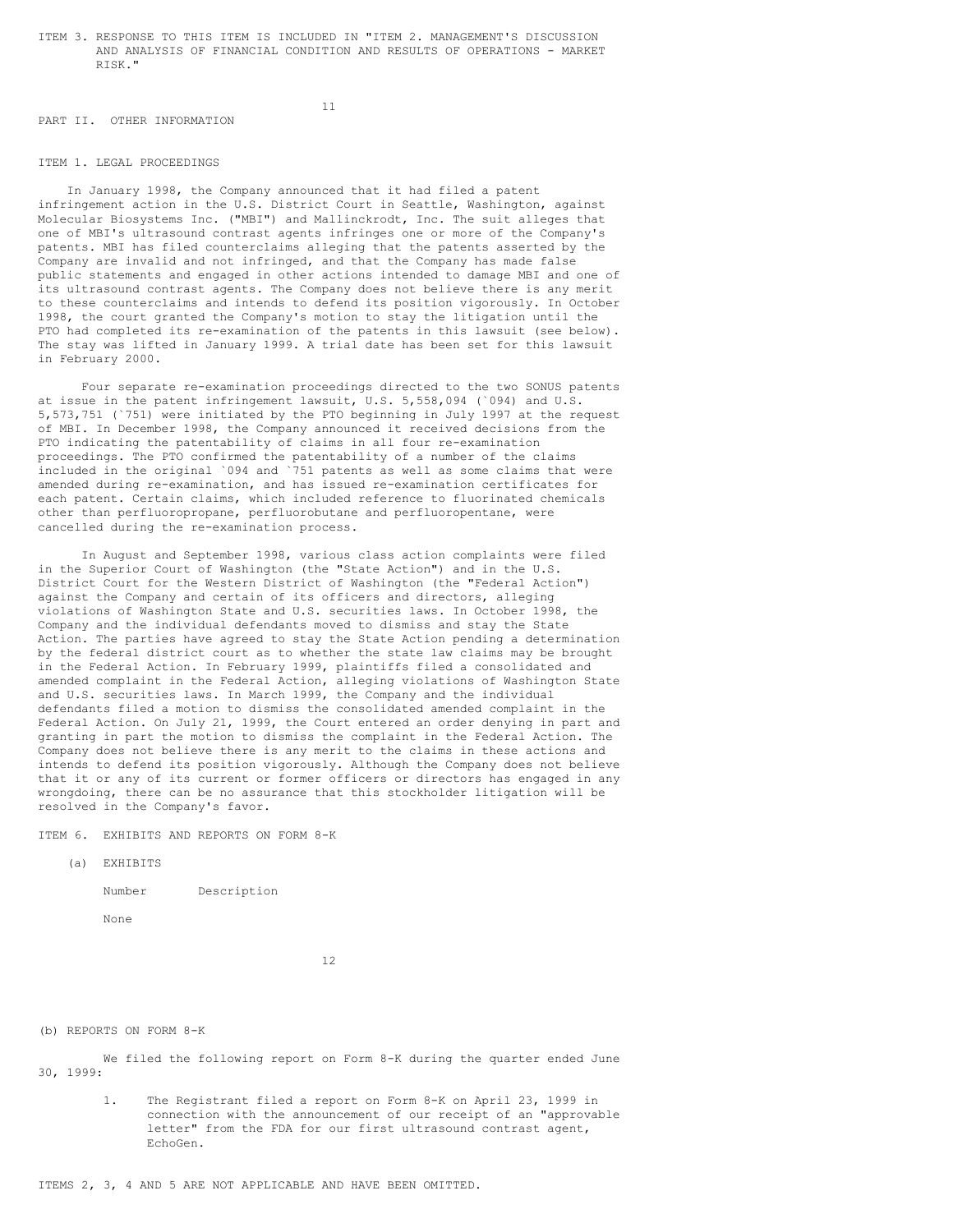In accordance with the requirements of the Exchange Act, the registrant caused this report to be signed on its behalf by the undersigned, thereunto duly authorized.

|       |                | SONUS PHARMACEUTICALS, INC.                                                                                           |  |  |
|-------|----------------|-----------------------------------------------------------------------------------------------------------------------|--|--|
| Date: | August 5, 1999 | By: /s/ Gregory Sessler                                                                                               |  |  |
|       |                | Gregory Sessler<br>Chief Financial Officer and Assistant<br>Secretary (Principal Financial and<br>Accounting Officer) |  |  |

14